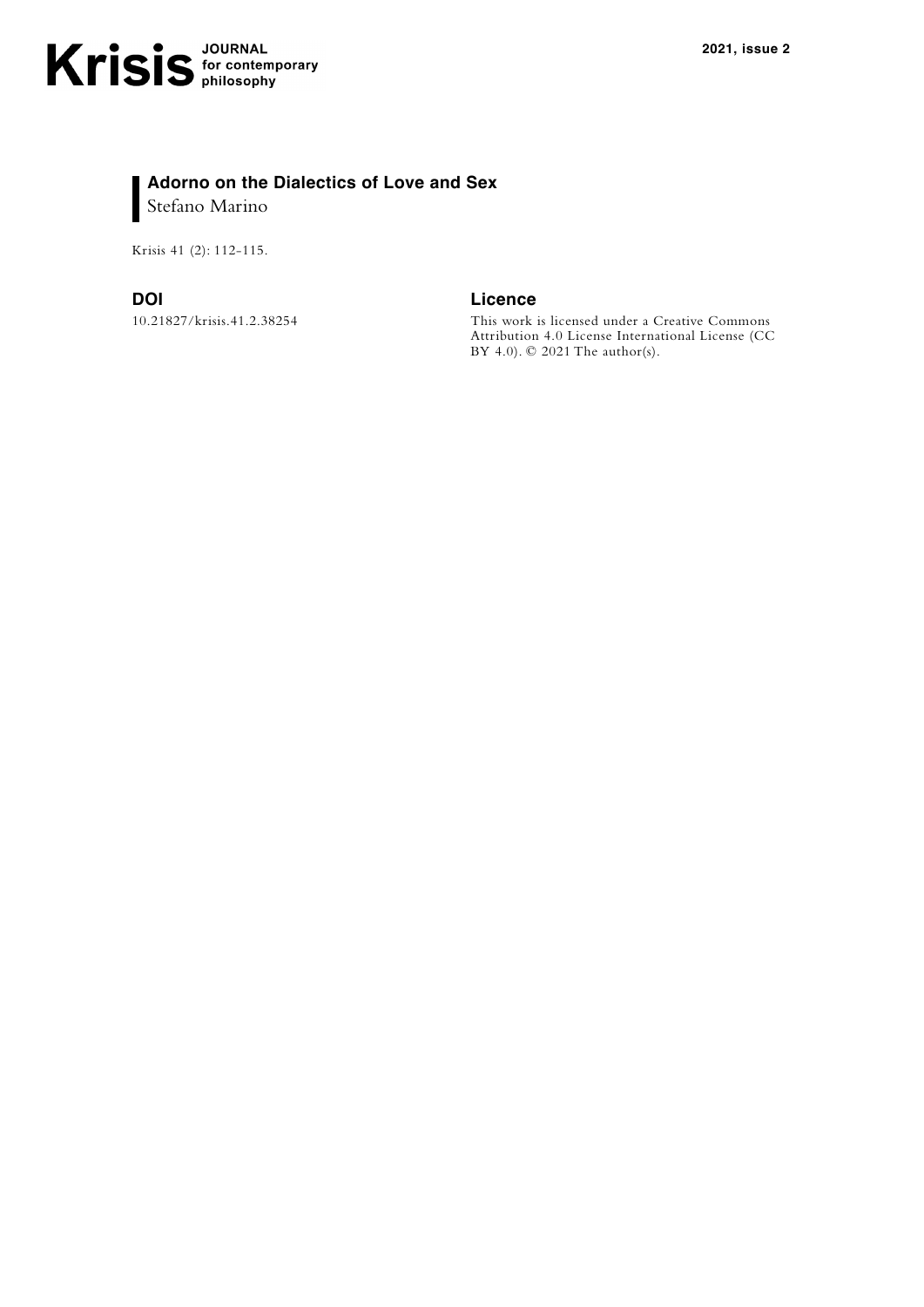# Krisis<sup>JOURNAL</sup>

# **Adorno on the Dialectics of Love and Sex**

Stefano Marino

"Love is the power to see similarity in the dissimilar". "Love you will find only where you may show yourself weak without provoking strength". "There is no love that is not an echo". (§ 122; § 139).

"Sexuality is the *strongest force* in human beings," claims Joe, the main character (portrayed by Charlotte Gainsbourg) in Lars von Trier's famous and much discussed 2013 film *Nymphomaniac*. And "love is strange: how can something so wonderful bring such great pain?", asks Murphy of himself, the main character (portrayed by Karl Glusman) in Gaspar Noé's controversial film *Love* from 2015, thus pointing out what we may call the antinomical character of the experience of romantic love, oscillating as it is between the greatest of all joys and sometimes the greatest of all sufferings; (as Nick Cave sings: "Well, I've been bound and gagged and I've been terrorized / And I've been castrated and I've been lobotomized / But never has my tormentor come in such a cunning disguise / I let love in"). Although one could surely put this primacy into question and wonder whether love and sex are really *the strongest forces* in humanity, as claimed by the protagonist of *Nymphomaniac*, it is anyway impossible to negate their being at least *some* of the *strongest forces* in our lives.

When one thinks of philosophies of love and sex, certain names may come easily to mind, beginning with Plato's conception of eros and arriving at Kierkegaard's intense meditation on the role of love in the aesthetic, ethical, and religious dimensions of human life; and, more recently, coming to Foucault's in#uential work on the history of sexuality. Scholars of philosophy and the history of ideas such as Anders Nygren and Clive S. Lewis, in turn, have investigated the nature of love and paid attention to such differentiations as those between eros and agape, or between affection, friendship, eros and charity (I thank my colleague and friend Donato Ferdori for these references). Broadening the picture beyond the limits of the Western tradition, in his recent book *Ars Erotica. Sex and Somaesthetics in the Classical Arts of Love* Richard Shusterman has investigated this topic by focusing not only on the Greco-Roman context and on Medieval/Renaissance Europe, but also on Chinese, Indian, Islamic and Japanese theories of erotic pleasure, politics, culture, religious beliefs, and habits. Thinkers belonging to other traditions in contemporary philosophy have also sometimes paid great attention to these questions, and in this context it can be worth noting the Frankfurt School's attempt to emphasize the relation of sexuality with domination in the *unreconciled and administered world* and, at the same time, its relation to potential emancipation and freedom in the perspective of a future *reconciled condition.* 

In reflecting on the Frankfurt School and the role played by the dimension of *eros* in the history of human civilization, most readers will probably spontaneously, and understandably, think of Marcuse's *Eros and Civilization*. However, Horkheimer and Adorno also emphatically suggested in *Dialectic of Enlightenment* that "sexuality is the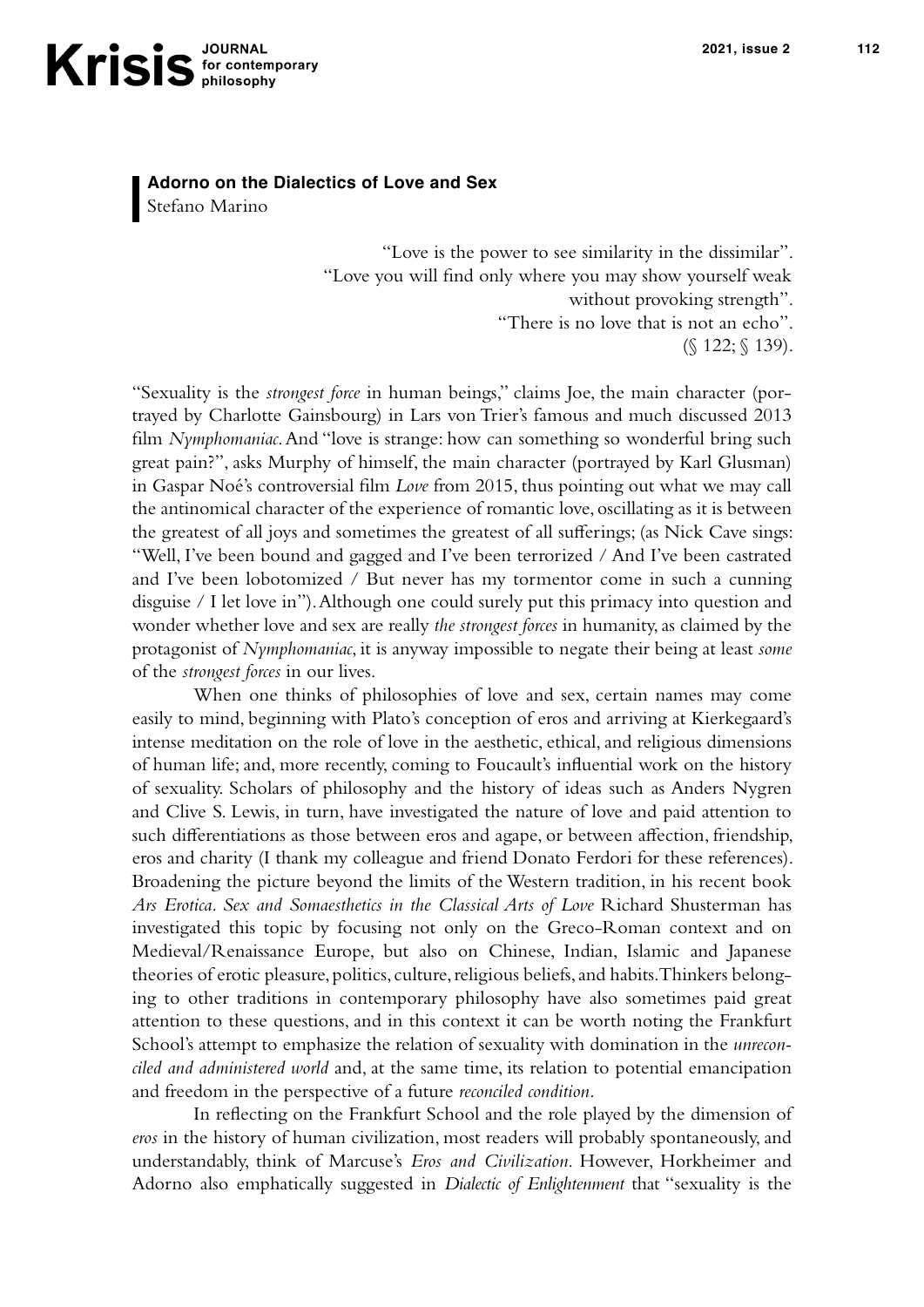body unreduced", "it is expression", and, as such, it bears the trace of a potential transformation to promote *human* liberation. It is especially in *Minima Moralia* that Adorno offered significant observations on love and sex. Among the penetrating, and sometimes truly illuminating, meditations on love in *Minima Moralia*, we can find, for example:

Someone who has been offended, slighted, has an illumination as vivid as when agonizing pain lights up one's own body. He becomes aware that in the innermost blindness of love, that must remain oblivious, lives a demand not to be blinded. He was wronged; from this he deduces a claim to right and must at the same time reject it, for what he desires can only be given in freedom. [...] [H]e who has lost love knows himself deserted by all, and this is why he scorns consolation. In the senselessness of his deprivation he is made to feel the untruth of all merely individual fulfilment. But he thereby awakens to the paradoxical consciousness of generality: of the inalienable and unindictable human right to be loved by the beloved  $(\S 104)$ .

## Or further:

If love in society is to represent a better one, it cannot do so as a peaceful enclave, but only by conscious opposition. […] Loving means not letting immediacy wither under the omnipresent weight of mediation and economics, and in such fidelity it becomes itself mediated, as a stubborn counterpressure. He alone loves who has the strength to hold fast to love. Even though social advantage, sublimated, preforms the sexual impulse, using a thousand nuances sanctioned by the order to make now this, now that person seem spontaneously attractive, an attachment once formed opposes this by persisting where the force of social pressure, in advance of all the intrigues that the latter then invariably takes into its service, does not want it. It is the test of feeling whether it goes beyond feeling through permanence, even though it be as obsession. The love, however, which in the guise of unreflecting spontaneity and proud of its alleged integrity, relies exclusively on what it takes to be the voice of the heart, and runs away as soon as it no longer thinks it can hear that voice, is in this supreme independence precisely the tool of society. Passive without knowing it, it registers whatever numbers come out in the roulette of interests. In betraying the loved one it betrays itself. The fidelity exacted by society is a means to unfreedom, but only through fidelity can freedom achieve insubordination to society's command  $(\S 110)$ .

Not only romantic love, however, but also sex is significantly present in *Minima Moralia*, Adorno's collection of "ingenious aphorisms" and "vivid scenes taken from […] apparently unassuming or remote subjects" that, because of its nuanced writing style, "fascinated […] even Thomas Mann" (Müller-Doohm 2005, 344). For example, in critically discussing some Freudian ideas about eroticism, reason, and society, Adorno establishes a connection between sexual pleasure, truth, and utopia: here, indeed, the Frankfurt thinker claims that "he alone who could situate utopia in blind somatic pleasure, which, satisfying the ultimate intention, is intentionless, has a stable and valid idea of truth" (§ 37). In a sense, Adorno's aphorism seems to suggest that the "intentionless" nature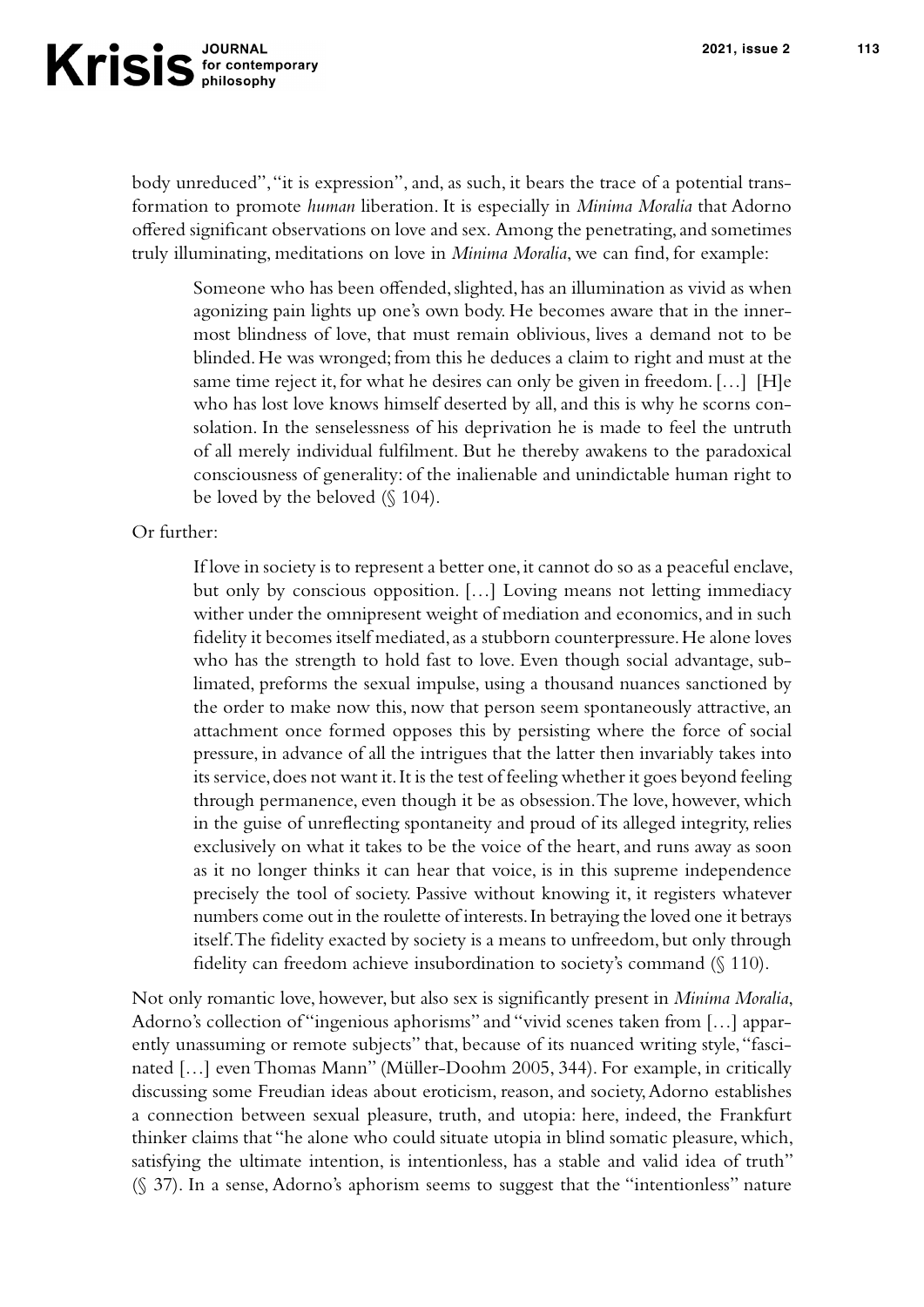and the intensity that characterize the experience of pleasure is able to satisfy the "ultimate intention" of life, namely happiness and the achievement of a non-suffocating and non-coercive but rather liberating unity between different human beings. The joy of lovemaking, with the somehow "blind" character of the somatic pleasure that it brings, is nonetheless capable of "opening our eyes" (also at a philosophical level) more than many concepts and argumentations can do, if only we are able to overcome certain preconceptions and to fully understand the power and significance of erotic experience in all its nuanced richness.

For Adorno, the relation between *eros* and the aesthetic dimension was also a fundamental and indeed constitutive one. As he claimed in *Aesthetic Theory*, his great but unfinished masterpiece in the philosophy of art: "[a]esthetic comportment assimilates itself to [the] other rather than subordinating it. Such a constitutive relation of the subject to objectivity in aesthetic comportment joins eros and knowledge" (Adorno 2002, 331). A passage from Müller-Doohm's biography of Adorno is also revealing about the relation between the aesthetic and the erotic dimensions in the Frankfurt thinker's philosophy. In fact, apropos of Adorno's extramarital affair "with Charlotte Alexander, the wife of his friend and doctor, Dr Robert Alexander", Müller-Doohm quotes a passage of a letter sent by Adorno to Hermann Grab in May 1946, in which he talked "of his love for Charlotte" and wrote: "The term 'fornication', which by the way refers to something the reverse of contemptible, is a far from adequate description of what has taken place – terms such as 'aura' or 'magic' would be more apt. It was as if the long-forgotten childhood promise of happiness had been unexpectedly, belatedly fulfilled" (Müller-Doohm 2005, 61-2). The constellation of the ideas of aura, magic and *promesse du bonheur,* that famously play a fundamental role in such works as *Dialectic of Enlightenment* and*Aesthetic Theory,* is fascinatingly connected here to the erotic dimension.

Above all, what is surely remarkable in the context of a discussion on the dialectics of love and sex in Adorno's thinking is the fact that in *Negative Dialectics,* his main work in theoretical philosophy, he precisely used an erotic metaphor to formulate what he considered to be the final aim of philosophizing, saying that "in philosophy we literally seek to immerse ourselves in things that are heterogeneous to it, without placing those things in prefabricated categories. We want to adhere […] closely to the heterogeneous" (Adorno 2004, 13). Pietro Lauro, the Italian translator of *Negative Dialectics*, has argued that Adorno, in using the verb *sich anschmiegen* in this passage (translated as "adhering to", and actually indicating a kind of "amalgamating oneself with the other", or also a kind of "coming together", inasmuch as an *anschmiegende Umarmung* is an amalgamating embrace, i.e. the union of two or more human beings in a sexual encounter) aimed to claim that "an erotic metaphor was able to express the fundamental question of non-identity" (Lauro 2004, 370). As Lauro writes in his Glossary to the Italian edition of *Negative Dialectics*, "just as in sexual intercourse the individuals are united together but still different from each other, without cancelling their individuality", in a similar way a negative-dialectical form of philosophizing should promote a form of non-coercive union or fusion with the non-identical, without aiming anymore to arrive at "a Hegelian form of synthesis" (Lauro 2004, 370-1). Hence sexual intercourse is *not* viewed as a one-sided activity, comparable to a boring monologue of an